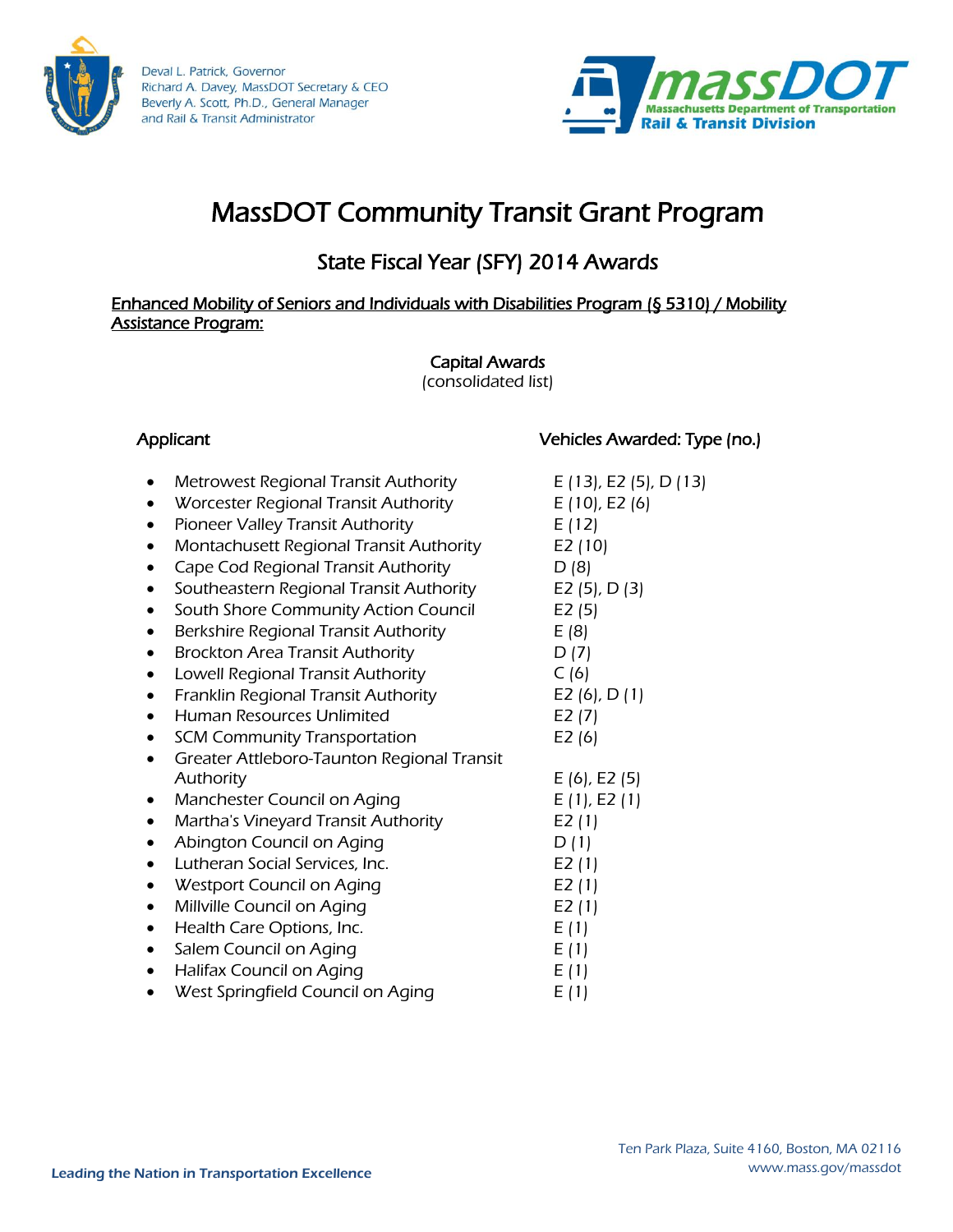#### Operating Awards

| Applicant                              | Award     | Year(s) |
|----------------------------------------|-----------|---------|
| • South Shore Community Action Council | \$208,748 | SFY14   |

This will fund the expansion of weekday demand response service for disabled, elderly, handicapped, and low-income individuals in 54 cities and towns south of Boston. Destinations include area adult day health centers, day habilitation programs, as well as medical facilities such as Greater Boston hospitals and medical centers.

|  |  | • SCM Community Transportation | \$206,870 | SFY14 |
|--|--|--------------------------------|-----------|-------|
|--|--|--------------------------------|-----------|-------|

These funds will be used to fortify and expand access to medical dial-a-ride and nutritional shopping services for senior citizens and persons with disabilities with SCM's 17- town catchment area.

#### Rural Intercity Bus Service (§ 5311 f)

| Applicant                                | Award     | Year(s) |
|------------------------------------------|-----------|---------|
| • Plymouth & Brockton Street Railway Co. | \$265,500 | SFY14   |

This will fund the continuation of year round service on the Hyannis - Provincetown route, including additional round-trips during the summer months.

| $\bullet$ Peter Pan Bus Lines Inc. | \$160,000 | SFY14 |
|------------------------------------|-----------|-------|
|------------------------------------|-----------|-------|

This will fund the launch of a new multi-component program to market multimodal services in Berkshire, Franklin, Hampshire, Hampden, and Barnstable counties.

#### Job Access and Reverse Commute (§ 5316)

| Applicant                           | Award     | Year(s)      |
|-------------------------------------|-----------|--------------|
| • Lowell Regional Transit Authority | \$540,346 | SFY14, SFY15 |

This will fund the continuation of weekday evening service until 9:00PM. This project will increase service to the towns of Billerica, Chelmsford, Dracut, Tewksbury, Wilmington and the City of Lowell and includes an expansion of hours for the Road Runner service.

|  | North Shore Career Center | \$468,790 | SFY14 |
|--|---------------------------|-----------|-------|
|--|---------------------------|-----------|-------|

This will fund the continuation of Mobility Management and Employment Xpress transportation services to meet the needs of low income persons in the North Shore area. In full operation since April 2011, Employment Xpress has been highly successful with increasing ridership each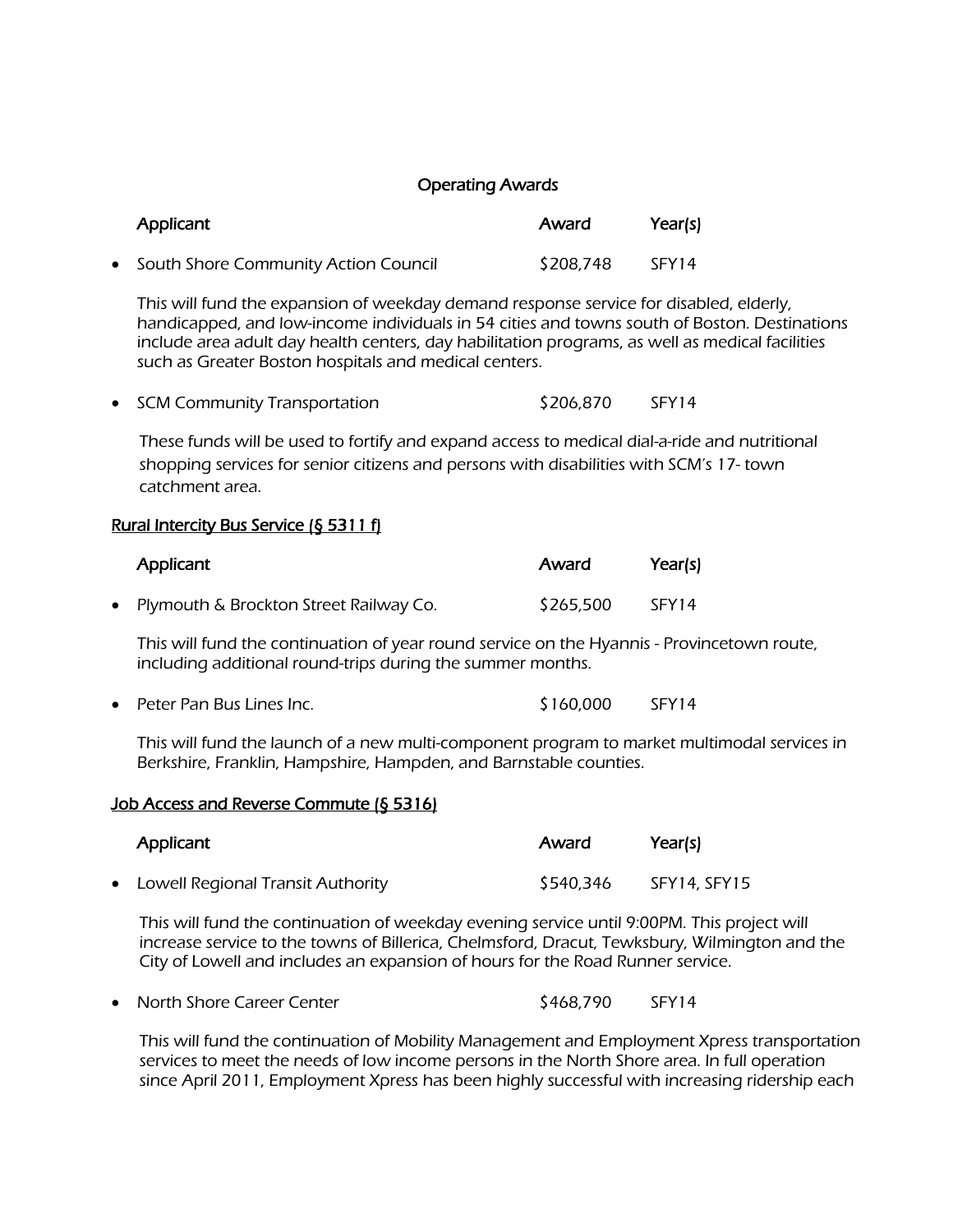month (10% on average) bringing customers to jobs in key employment areas within Beverly, Danvers, Lynn, Peabody and Salem.

• Metrowest Regional Transit Authority \$400,000 SFY14, SFY15

This will fund the implementation of reverse commute fixed route transit service in Wellesley. This service will connect to the MBTA's green line service at the Woodland T station and will act as a commuter pipeline, linking the two systems—MBTA and MWRTA—which also share interoperability through the joint use of the Charlie fare cards.

Brockton Area Transit Authority \$351,347 SFY14, SFY15

This will fund the continuation of Sunday fixed route service in Brockton. Brockton Area Transit Authority will continue to provide seven hours of service with 154 bus trips per Sunday in BAT's core service area in the City of Brockton.

• Berkshire Regional Transit Authority **\$351,000** SFY14, SFY15, SFY16

This will fund the reintroduction of fixed route and paratransit service along the Route 7 corridor between Williamstown, Lanesborough, and Pittsfield. Previously, BRTA serviced this corridor with an express bus service on a trial basis. This grant will ensure service for the next three years.

• Franklin Regional Transit Authority \$249,452 SFY14, SFY15 (partial)

This will fund the continuation of the FRTA Route 32 from Greenfield to Athol, formerly called the G-Link. This route provides transit access between Greenfield and the North Quabbin area and also connects with MART in Orange and Athol to provide access into Gardner and points east.

• Brockton Area Transit Authority \$132,000 SFY14, SFY15, SFY16

This will fund the continuation of Saturday Evening fixed route service from 6-9pm. This provides 81 bus trips per Saturday evening in Brockton. Although offered in Brockton, the service provides connectivity with the Commuter rail stations into Boston and out to Middleboro/Lakeville line, which in turn provide access to the communities of Holbrook, Randolph, Quincy, Bridgewater, Brockton, Middleboro and Boston.

128 Business Council \$128,740 SFY14

This will fund the continuation of Alewife-A3 shuttle service to Rt. 128 region. 128 Business Council's Alewife Shuttle service has provided transportation to employees in the Hayden Avenue and South Lexington area for nearly two decades, and has recently begun to serve residents in the North Waltham apartment complexes. These apartment complexes lack other service to Alewife Station.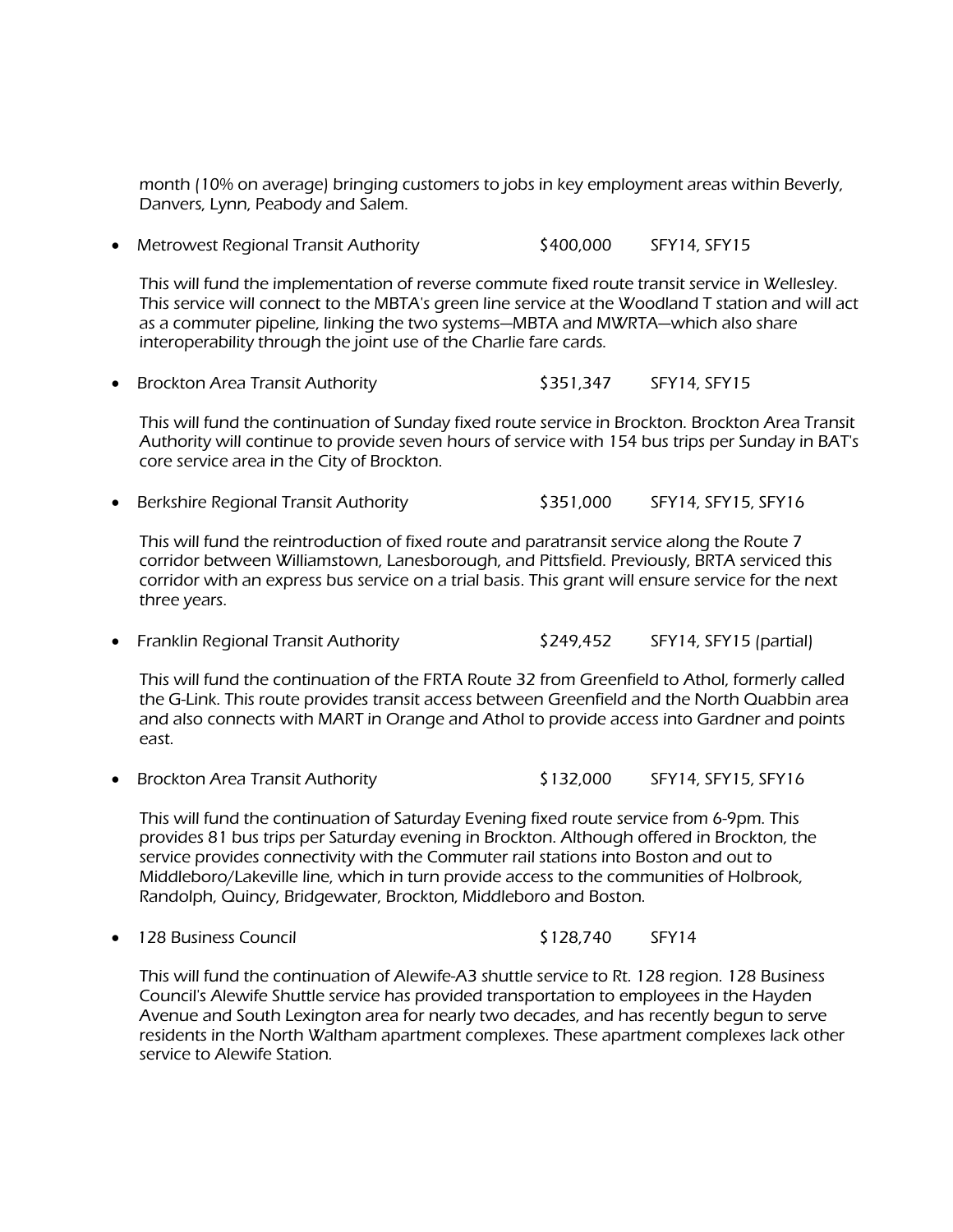• Town of Foxborough  $$30,720$  SFY14

This will fund a study to determine the need for and feasibility of transit service to and from jobs in Foxborough and to explore the need for reverse-commuting in Mansfield north of the commuter rail station. The Town of Foxborough, population 16,865, currently has no fixed route transit service. As an aging community and a net importer of jobs, including low-wage jobs, there is potential for transit to benefit those who work in town as well as transitdependent residents.

Town of Acton **1992 STS 2000** SEY14

This will fund a part-time Mobility Manager for Cross-Town Connect, which includes Acton, Boxborough, Concord, Littleton, Maynard, Stow and Westford. CrossTown Connect seeks to identify and address the unmet transportation needs for senior and handicapped populations, commuter and reverse commute populations, and general and special populations.

• Lowell Regional Transit Authority **1998** SA,244 SFY14

This will fund the continuation of Lowell - Pheasant Lane Mall seasonal service. The inability of low-income workers to access job sites during the holiday season has been a concern for many community members. The Lowell Regional Transit Authority will continue to operate seasonal Saturday bus service between the Gallagher Intermodal Transportation Center in Lowell and the Pheasant Lane Mall in Nashua, New Hampshire during the holiday shopping / retail employment season (November – January).

#### New Freedom (§ 5317)

| Applicant                      | Award     | Year(s)      |
|--------------------------------|-----------|--------------|
| • Greater Lynn Senior Services | \$430,737 | SFY14. SFY15 |

This will fund the continuation of Reaching Beyond Borders Implementation - Phase 2. In Phase 1, key stakeholders from 19 member communities (Beverly, Danvers, Essex, Gloucester, Hamilton, Ipswich, Marblehead, Manchester, Middleton, Lynn, Lynnfield, Nahant, Peabody, Rockport, Salem, Saugus, Swampscott, Topsfield, Wenham) identified transportation barriers and planned ways to coordinate information and share resources to expand mobility options for people with disabilities. Following the release of the formal strategic plan, in Phase 2 the RBB/CP will: 1) develop a representative Mobility Council that coordinates community level efforts; 2) finalize up to three strategies that include concrete plans of action, cost-benefit analyses, and proposed funding mechanisms to reduce mobility barriers and improve overall community livability on the North Shore; and 3) pilot of at least one of those strategies across multiple communities, fully documenting impact and ensuring full transferability and scalability.

• Greater Lynn Senior Services \* \* \* \$386,445 SFY14, SFY15

This will fund the continuation of the Mobility Links program. Reaching Beyond Borders: Mobility Links (RBB/ML) is a comprehensive regional mobility management program which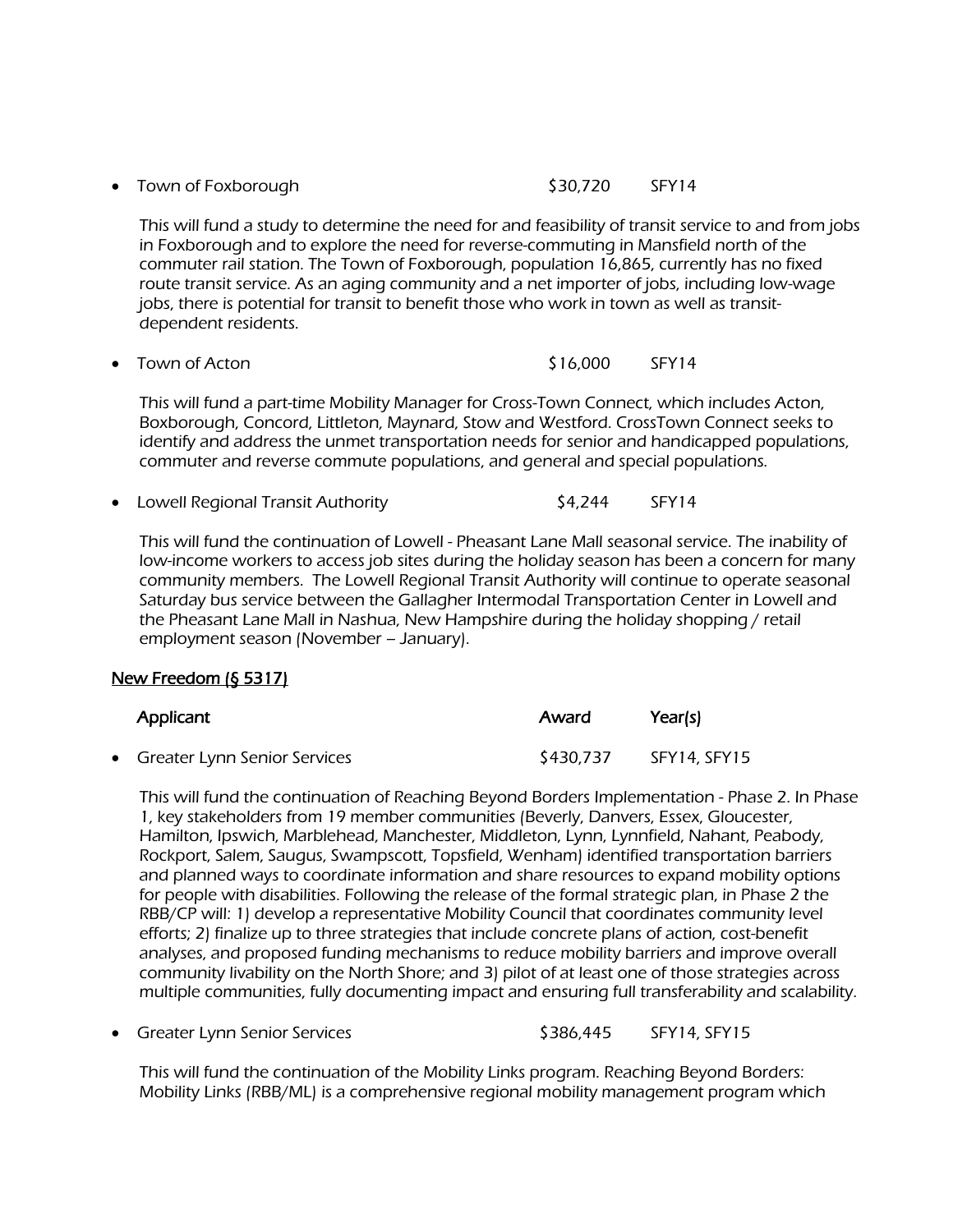spans 19 communities and includes: 1) a Travel Counseling Call Center and Mobility Advisor Volunteers that help consumers identify, access, and effectively use mobility resources; 2) a web-based centralized mobility resource inventory, which catalogues available and existing mobility resources; and 3) Community pulse-points or kiosks where consumers can work with Staff and Advisors on trip planning.

Executive Office of Health & Human Services  $\overline{\text{S266.710}}$  SFY14, SFY15

This will fund the continuation of the EOHHS Mobility Management Information Network for an additional 18 months through June 30, 2015. This MassMobility project, run through the Human Service Transportation (HST) Office, fosters a collaborative network of engaged stakeholders from both the human services and transportation communities, through the use of community outreach, networking, information-sharing via an online information hub, technical assistance, and policy development for transportation coordination efforts statewide.

• University of Massachusetts Amherst **\$238,321** SFY14, SFY15

This will fund the deployment and testing of a visually impaired navigation system at the MBTA Arlington Metro Station. UMass Amherst, in partnership with the MBTA will develop, deploy and test a prototype of an accurate and affordable navigation system for the visually impaired in subway stations.

• Berkshire Regional Transit Authority \$112,320 SFY14, SFY15, SFY16

This will fund the introduction of flex fixed route service to the towns of Alford, Egremont, Mt. Washington, and Sheffield. This service will provide access from these currently underserved communities to Great Barrington for medical or shopping trips or to communities north via the Route 21 & 2 buses.

• Metrowest Regional Transit Authority \$106,003 SFY14

This will fund the implementation of a peer to peer training program to assist transitioning MBTA Ride users onto fixed route service. MWRTA understands the financial savings that transitioning even one passenger will have to the agency, while understanding simultaneously that fixed route services provide the customer with greater flexibility.

• Mystic Valley Elder Services **\$80,000** SFY14

This will fund the expansion of the MVES Trip program to the Metro-North region and implementation of a centralized dial-a-ride center. This two-pronged project will enhance mobility management and expand access to demand response transportation to older (60+) and disabled adults in the metro-north region of Greater Boston, specifically Everett, Malden, Medford, Melrose, North Reading, Reading, Stoneham and Wakefield.